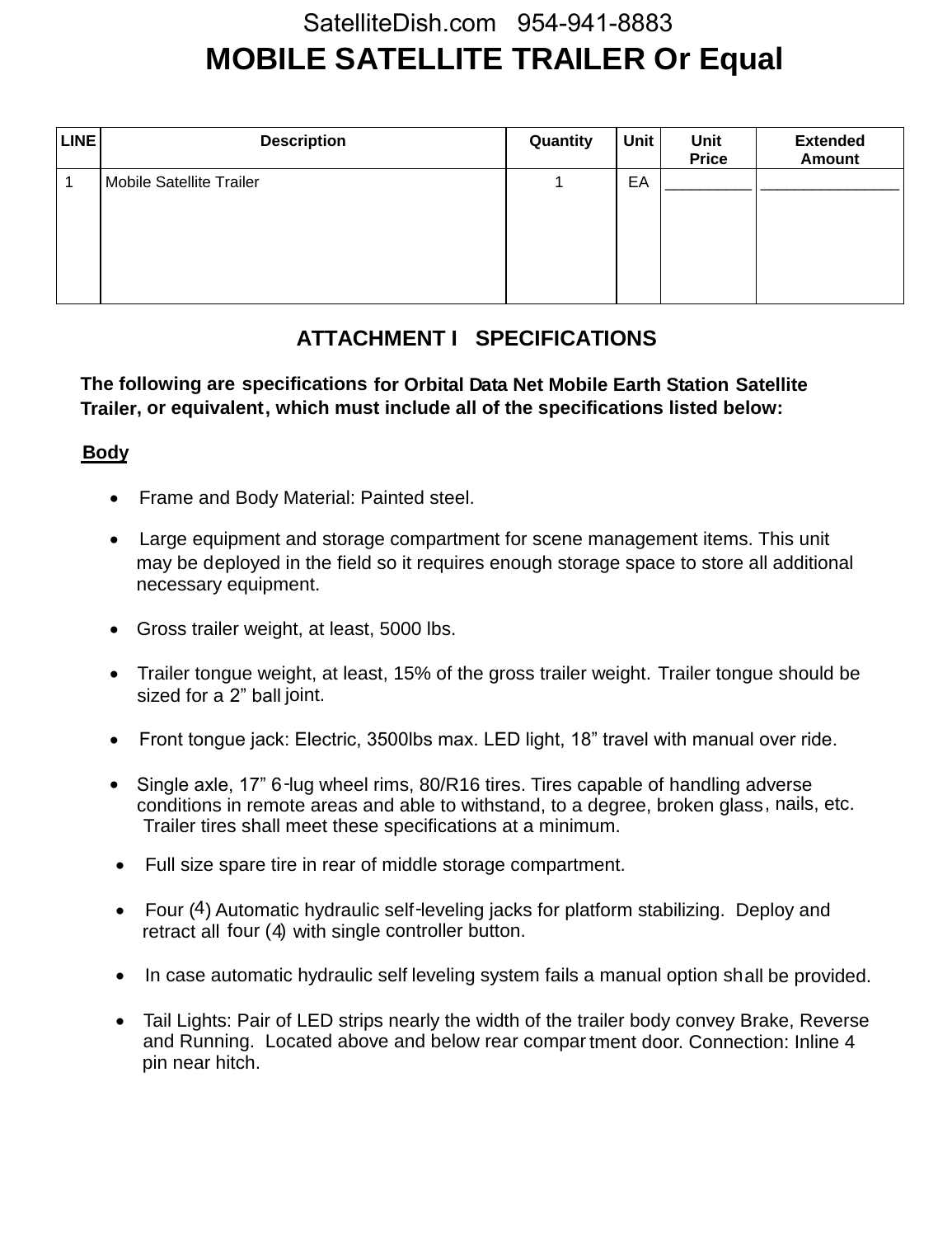#### **Interior**

- Climate controlled dual 18U to 24U shock mounted racks, climate control provided cooling unit.
- LED strip lighting automatically illuminates in each compartment when doors are opened.

#### **Power system**

- Leveling Jacks control panel
- Generator control system Cummins Onan Energy Command 30 system or **equivalent**
- Invertor/Charger Victron MultiPlus 3000 (watt) with Multi-Control Panel or **equivalent**.
- Battery monitor Victron BVM700 or **equivalent**.
- **Battery: Victron 200Ah 12.8 Volt Lithium Iron Phosphate or equivalent.**
- Breaker panel for 120VAC loads
- Breaker panel for 12VDC loads
- Smart electric first power system (trailer runs on battery power for ~8 24 hours) then generator will auto start to charge the batteries, when batteries are properly charged generator will automatically turn off.
- Power generation: Cummins Onan QG3600 3.6kW Generator or **equivalent**
- Fuel System: Propane with mounting for two (2) tanks and auto change over regulator. Whe n one tank runs out then the system shall switch over to the other tank.
- Halon Fire Extinguisher

#### **Onboard Communication System**

- Must have easy access to the back of these components for troubleshooting. Having to pull devices out to troubleshoot or make connections should be kept to a minimum.
- 1.2M AVL MILSPEC VSAT Antenna System or **equivalent**.
- Gilat SkyEdge II satellite modem or **equivalent**
- AVL AAQ antenna controller or **equivalent**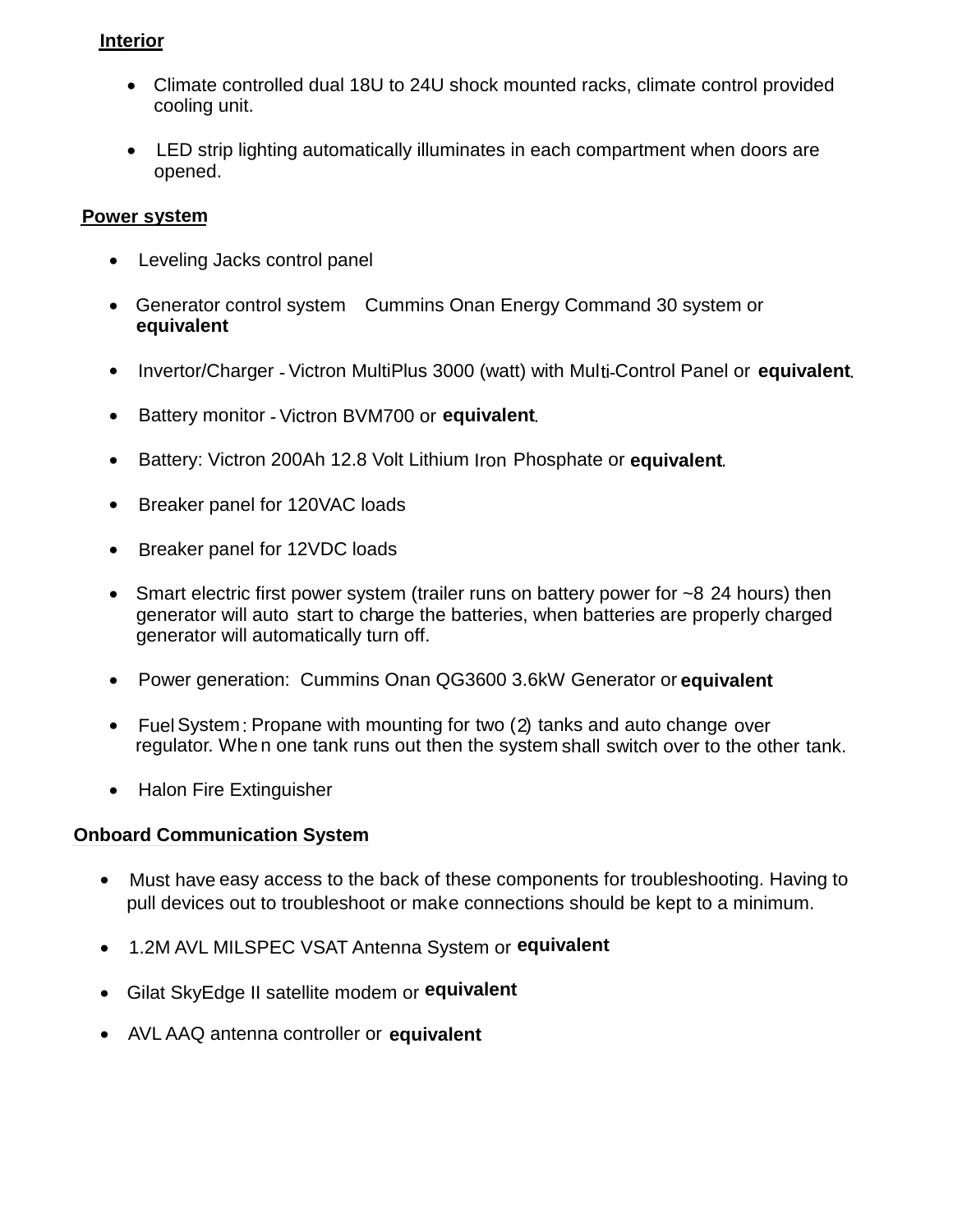- Grandstream Single-Port ATA for analog phone option or **equivalent**.
- Outlets on trailer: three (3) standard AC outlets and one (1) twist-locking 30amp outlet
- 30amp shore power charging input.

#### **Remote Equipment rack and accessories**

- All components in the rack must be easily accessible. Must have easy access to the back of these components for troubleshooting. Having to pull devices out to troubleshoot or make connections should be kept to a minimum.
- 6 Digital Enhanced Cordless Telecommunications (DECT) phones
- Ethernet Router
- Ethernet switch, POE
- Wireless Access Point
- LAN connections shall be easily accessible. There should be no need to pull devices out to make connections in the back.
- Phone usage shall be capable of handling at least sixty (60) simultaneous active calls (wired or wireless).
- For basic web browsing and email pull down we expect at least thirty (30 workstations to have reasonable access speeds.
- Minimum of six (6) power outlets, 110vac
- Four (4) VoIP Phones w/ case